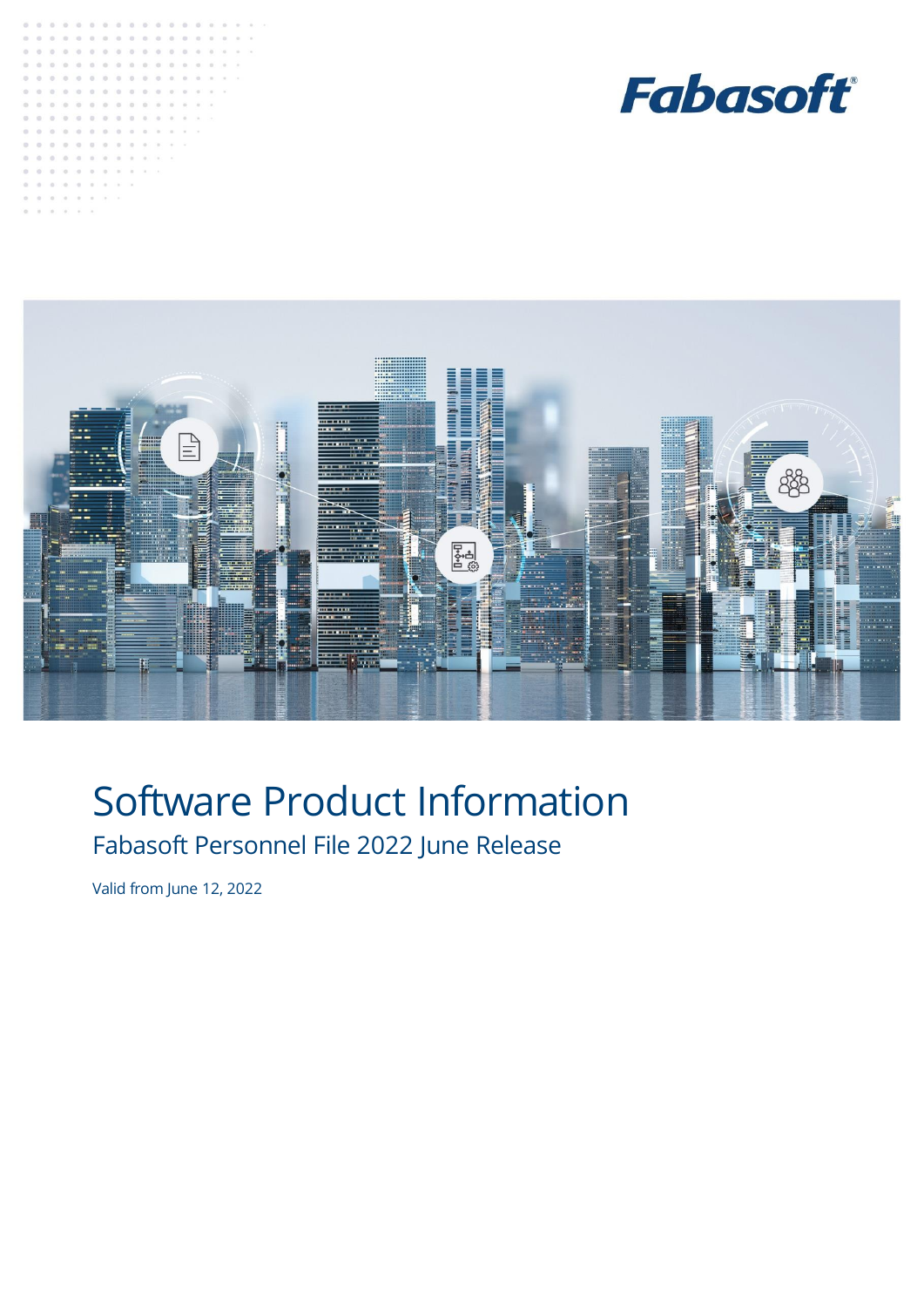Copyright © Fabasoft R&D GmbH, Linz, Austria, 2022.

All rights reserved. All hardware and software names used are registered trade names and/or registered trademarks of the respective manufacturers.

No rights to our software or our professional services, or results of our professional services, or other protected rights can be based on the handing over and presentation of these documents.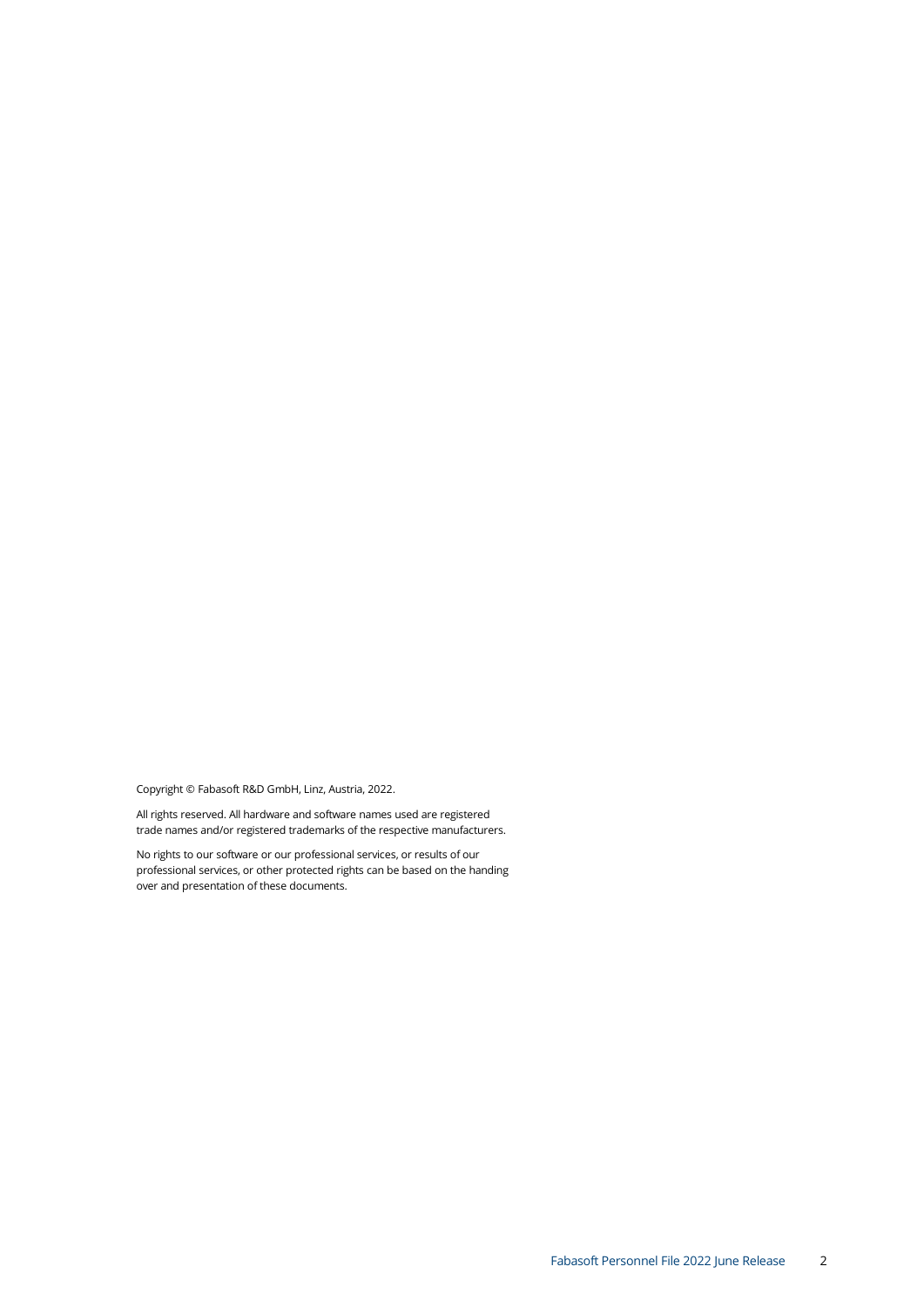# Contents

|                         | $\overline{4}$ |
|-------------------------|----------------|
|                         | $\overline{4}$ |
|                         |                |
|                         |                |
|                         |                |
|                         |                |
|                         |                |
|                         |                |
|                         |                |
|                         |                |
|                         |                |
|                         |                |
|                         |                |
|                         |                |
|                         |                |
|                         |                |
|                         |                |
|                         |                |
|                         |                |
|                         |                |
|                         |                |
|                         |                |
|                         |                |
| 7 Technical Information | 14             |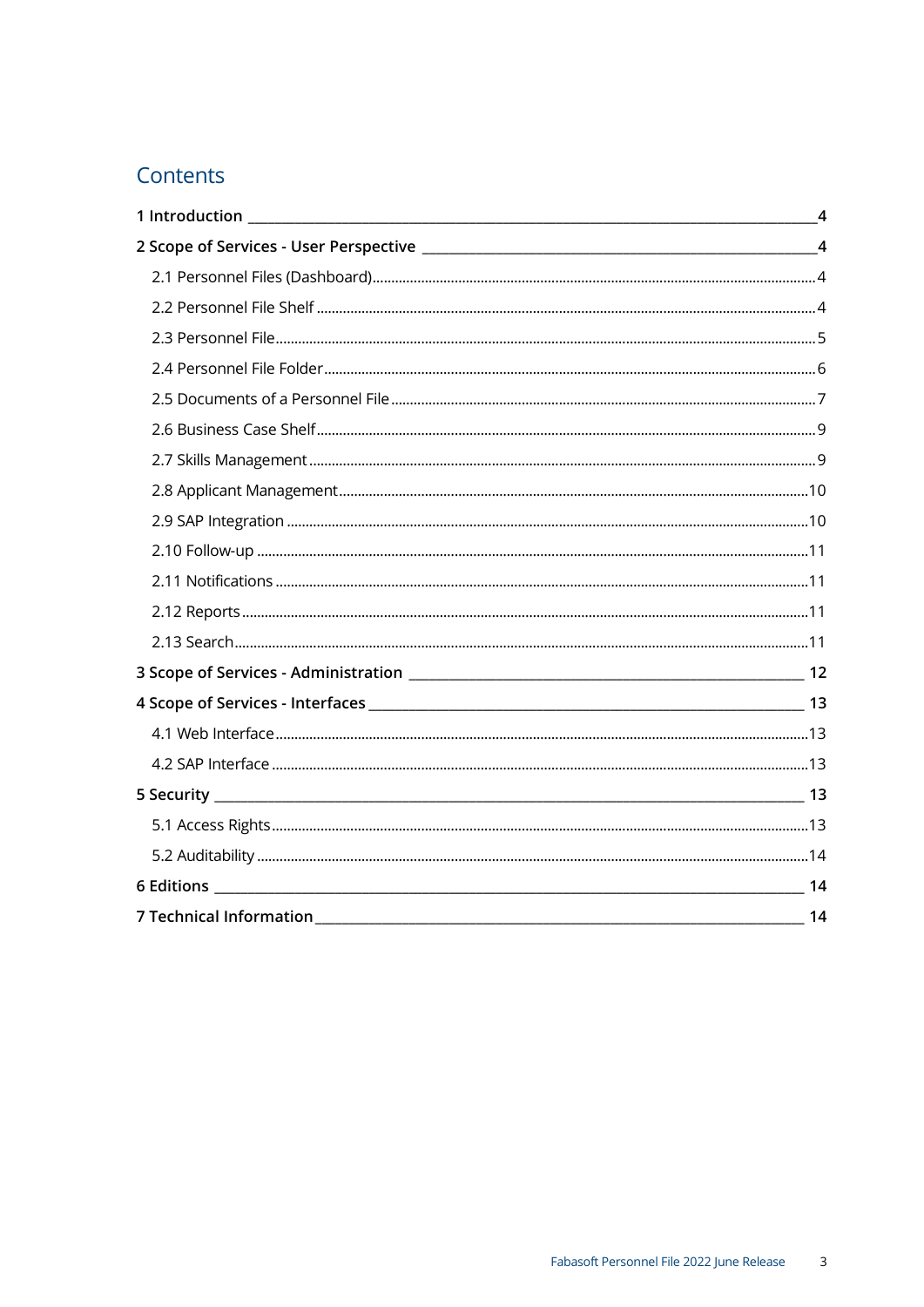#### <span id="page-3-0"></span>1 Introduction

The Fabasoft Personnel File provides electronic management of personnel files in a central location. You can either record the mandatory personal data via the web browser interface or use the import mechanism. Additionally, you can store the documents of a personnel file in a folder hierarchy of your choice. Dashboards offer a comfortable and quick overview of your personnel files.

Providing settings to predefine retention periods for documents, the Fabasoft Personnel File will prevent premature deletion and supports compliance with relevant statutory regulations.

The Fabasoft Personnel File can be linked to your personnel information system via a number of open interfaces which comply with established industry standards.

#### <span id="page-3-1"></span>2 Scope of Services - User Perspective

The Fabasoft Personnel File provides rich functionality which is described in the following chapters.

#### <span id="page-3-2"></span>2.1 Personnel Files (Dashboard)

The personnel files dashboard provides the access point to the personnel file for end-users. When a user receives access rights to a personal file shelf, a dashboard is automatically created and put on the user's "Home". If the access rights are deprived, also the dashboard is removed.



#### <span id="page-3-3"></span>2.2 Personnel File Shelf

The personnel file shelf is based on a personnel file configuration, but the defined settings can be overwritten or extended. The personnel file shelf is used to manage the personnel files and to specify the access rights.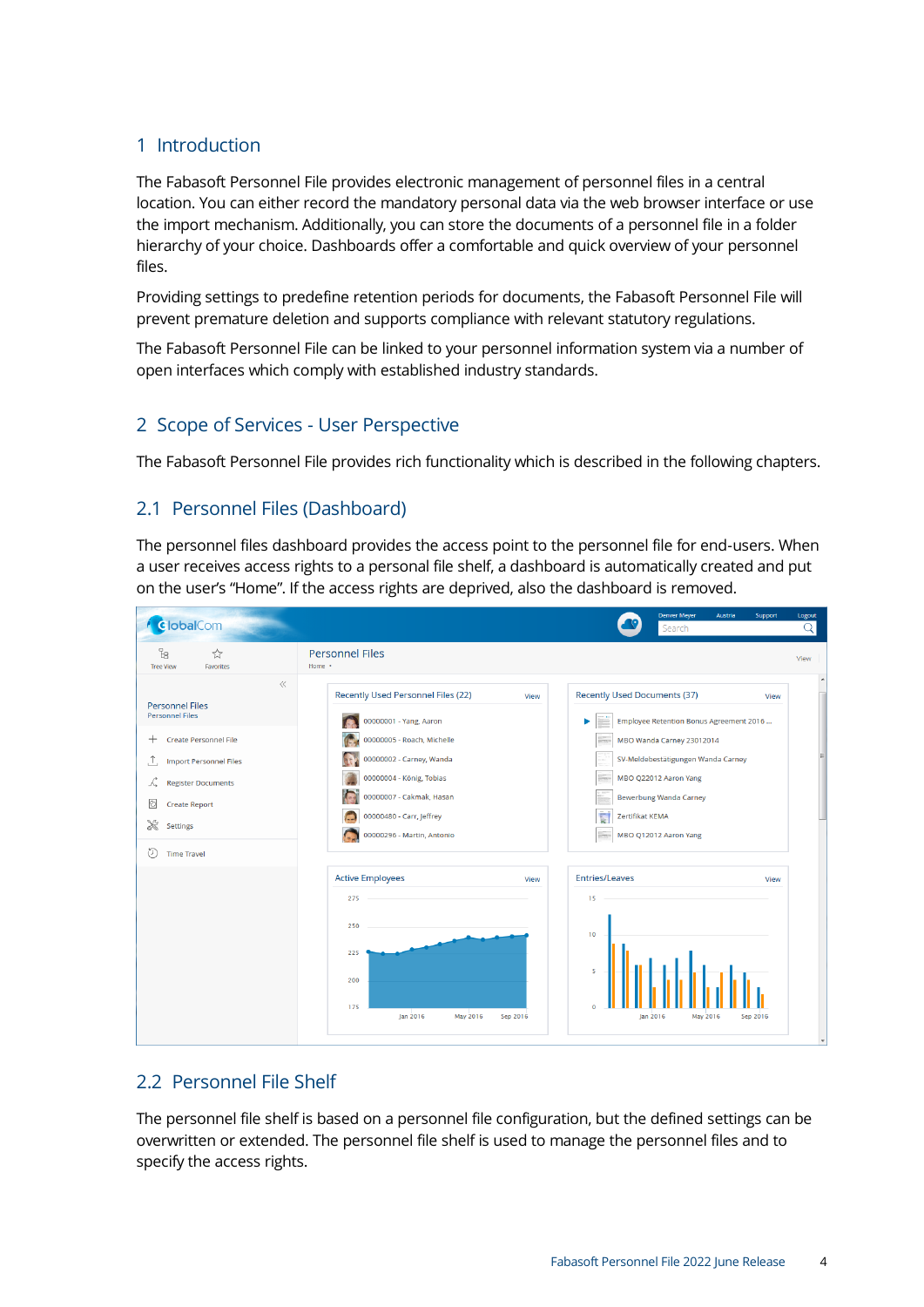### <span id="page-4-0"></span>2.3 Personnel File

A personnel file is assigned to a person who was, will be, or is employed by the company.

|                                               |                                          |        | $\sqrt{2}$        |                      |             |                          |
|-----------------------------------------------|------------------------------------------|--------|-------------------|----------------------|-------------|--------------------------|
| 00000001 - Yang, Aaron (Personnel File): Edit |                                          |        |                   |                      | Support     | $\times$                 |
|                                               | <b>Master Data</b>                       |        |                   |                      |             |                          |
| <b>Master Data</b>                            | Photo                                    |        |                   |                      | j.          |                          |
| <b>Contact Data</b>                           |                                          |        |                   |                      |             |                          |
| <b>Skills</b>                                 | Herr<br>Aaron Yang, MSc<br>Neue Weide 23 |        |                   |                      |             |                          |
| Access                                        | 2191 NASSFELD<br>ÖSTERREICH              |        |                   |                      |             |                          |
| General                                       |                                          |        |                   |                      |             |                          |
| Remarks                                       | Edit<br>Select<br>Remove                 |        |                   |                      |             |                          |
| Versions                                      | Personnel Number *                       | State  |                   |                      |             |                          |
| Retention                                     | 00000001                                 | Active |                   | √ Managed Externally |             |                          |
| Security                                      | Surname*                                 |        | <b>First Name</b> |                      |             |                          |
|                                               | Yang                                     |        | Aaron             |                      |             |                          |
|                                               | Title                                    |        | Post Title        |                      |             |                          |
|                                               |                                          |        | MSc               |                      |             |                          |
|                                               | <b>Sav</b>                               |        | Salutation        |                      |             | $\overline{\phantom{a}}$ |
|                                               |                                          |        |                   | Cancel<br>Apply      | <b>Next</b> |                          |
|                                               |                                          |        |                   |                      |             |                          |

Documents and metadata can be stored in a personnel file, and PDF overviews with an optional, dynamically computed watermark can be generated.

| <b>Use Case</b>                                | <b>Description</b>                                                                                                                                                           |
|------------------------------------------------|------------------------------------------------------------------------------------------------------------------------------------------------------------------------------|
| Creating a personnel file                      | The personnel file is stored in the personnel file shelf.                                                                                                                    |
| Importing personnel files                      | Personnel files can be imported and updated using a CSV<br>file.                                                                                                             |
| Opening a personnel file                       | The most important metadata is displayed and the<br>personnel file folders containing the documents are<br>accessible.                                                       |
| Editing the master data of a<br>personnel file | The metadata of a personnel file can be edited.                                                                                                                              |
| Reassigning a personnel file                   | Personnel files can be moved from one personnel file shelf<br>to another.                                                                                                    |
| Closing a personnel file                       | Personnel files with a defined separation date can be<br>closed. After closing the personnel file, no further changes<br>can be made (applies to master data and documents). |
| Removing the "Closed" state                    | The "Closed" state of a personnel file can be reverted.                                                                                                                      |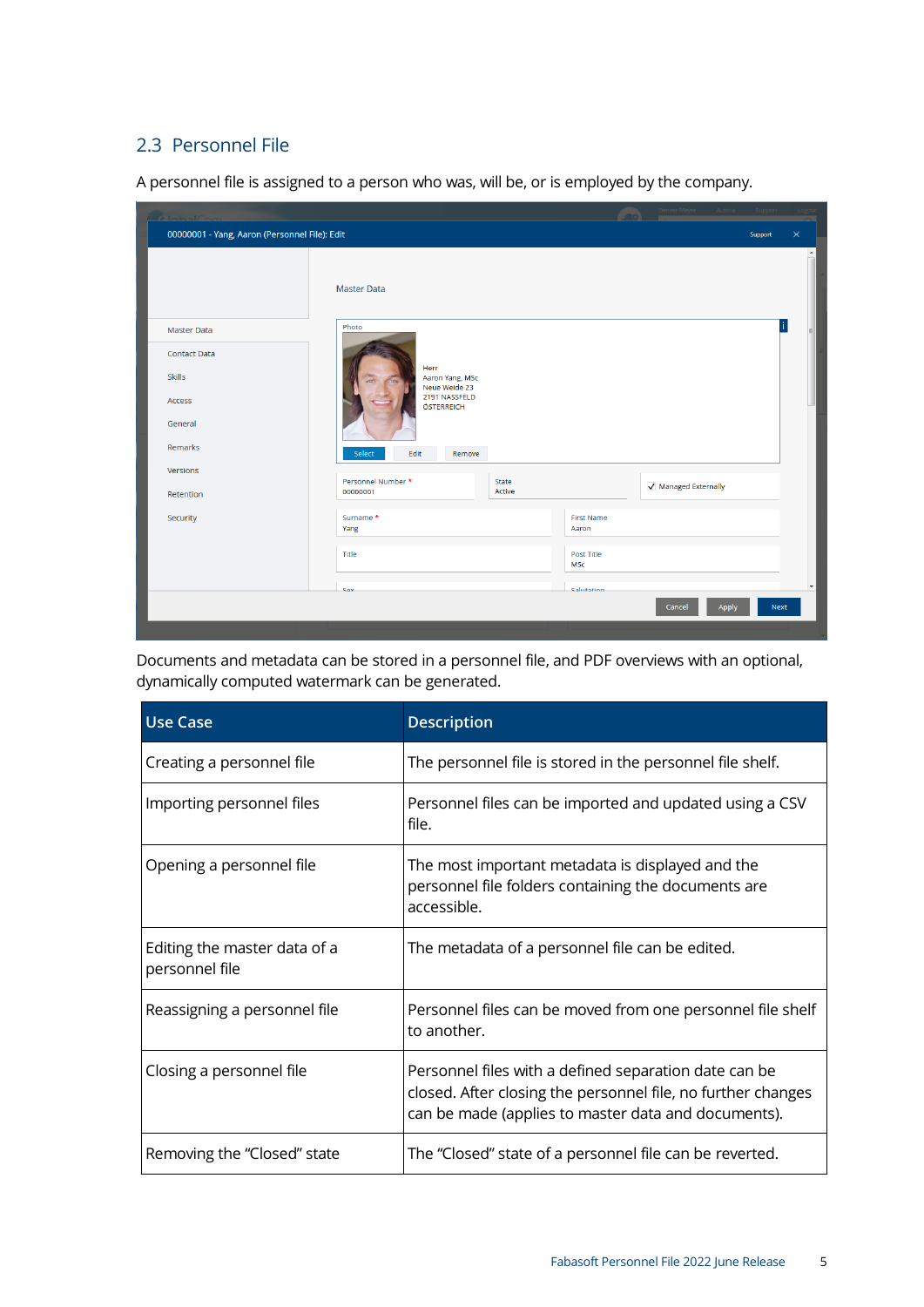| Canceling a personnel file                               | Canceled personnel files are still accessible.                                                                                                                      |
|----------------------------------------------------------|---------------------------------------------------------------------------------------------------------------------------------------------------------------------|
| Restoring a personnel file                               | Canceled personnel files can be restored.                                                                                                                           |
| Deleting a personnel file                                | Canceled personnel files including the assigned documents<br>can be permanently deleted, if no retention rules are<br>violated.                                     |
| Generating a PDF overview of a<br>personnel file         | The generated PDF document contains metadata of a<br>personnel file and the contents of the assigned documents.                                                     |
| Generating a PDF list of contents of<br>a personnel file | The generated PDF document contains metadata of a<br>personnel file and a list of contents of the assigned<br>documents.                                            |
| Defining a retention period for a<br>personnel file      | Personnel files cannot be deleted within the retention<br>period. The retention period can be defined differently for<br>subordinate objects based on the category. |
| Granting temporary access to a<br>personnel file         | A user gets access to the personnel file for a predefined<br>and limited timespan.                                                                                  |
| Displaying the history of a<br>personnel file            | The changes within a personnel file are displayed.                                                                                                                  |
| Displaying the master data of an<br>employee in SAP      | A link to the SAP transaction PA30 is opened.                                                                                                                       |
| Sending a hyperlink to a personnel<br>file               | An e-mail with a hyperlink to the personnel file will be sent.                                                                                                      |

## <span id="page-5-0"></span>2.4 Personnel File Folder

Personnel file folders are used for structuring personnel files. Besides the predefined folders that are defined in the personnel file shelf, additional personnel file folders can be created.

| Use Case                                           | <b>Description</b>                                                                                                                                                          |
|----------------------------------------------------|-----------------------------------------------------------------------------------------------------------------------------------------------------------------------------|
| Creating a personnel file folder                   | A personnel file folder corresponds to a standard folder<br>that can be used to store documents.                                                                            |
| Editing the metadata of a personnel<br>file folder | The metadata of a personnel file folder is editable. To<br>categorize the assigned documents the categories that are<br>defined in the personnel file folder are available. |
| Canceling a personnel file folder                  | Canceled personnel file folders are still accessible.<br>Predefined personnel file folders cannot be canceled or<br>deleted.                                                |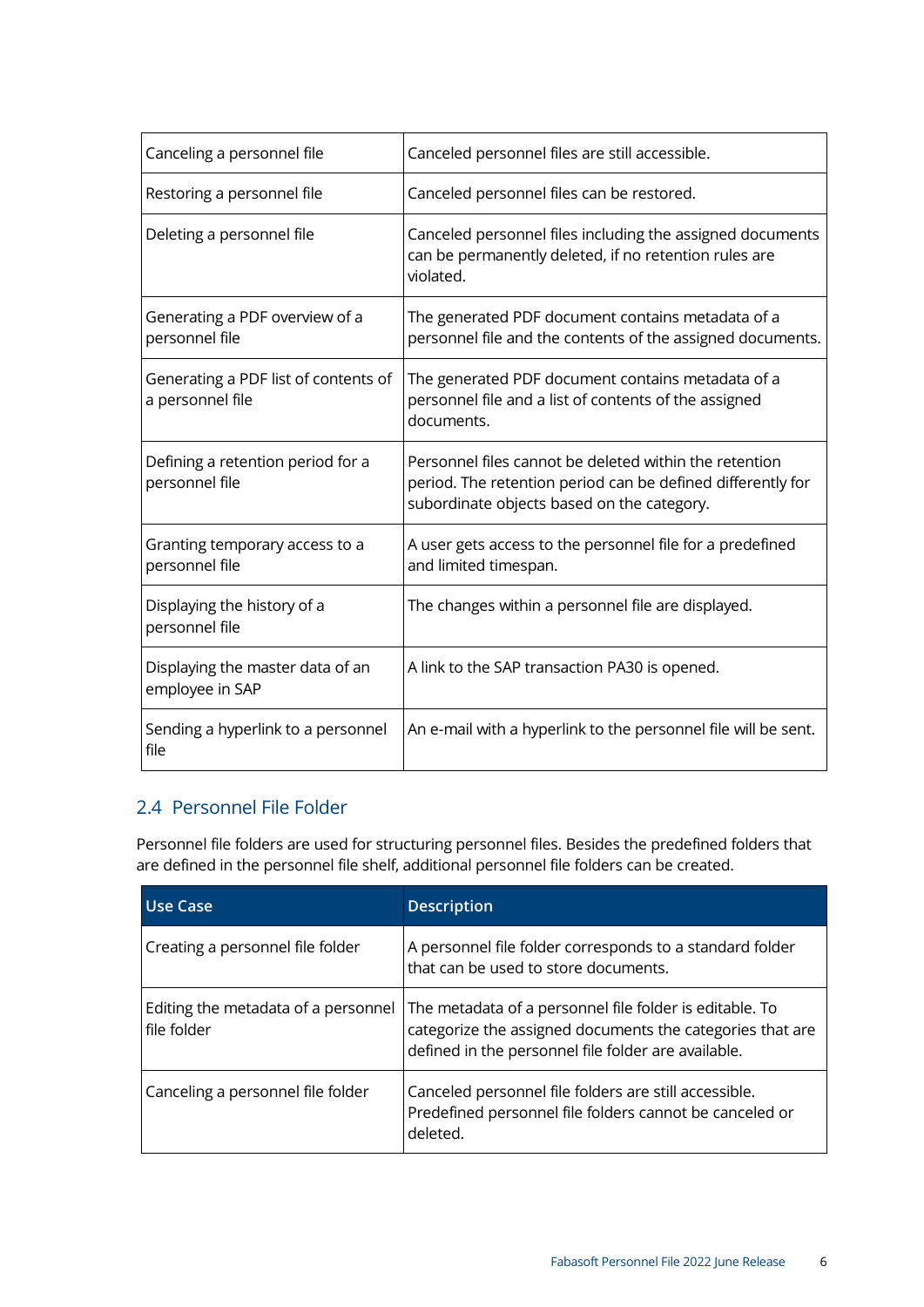| Deleting a personnel file folder                     | Canceled personnel file folders can be permanently<br>deleted if no retention rules are violated. |
|------------------------------------------------------|---------------------------------------------------------------------------------------------------|
| Displaying the history of a<br>personnel file folder | The changes of a personnel file folder are displayed.                                             |

## <span id="page-6-0"></span>2.5 Documents of a Personnel File

The documents of a personnel file are structured and stored within personnel file folders.

| <i><u><b>ClobalCom</b></u></i>                                                                                                 |                                                                                                                                                                                                   |                                                                                                                                                                                                                                                                                      |                               | <b>Denver Meyer</b><br>Search          | Austria                    | Support | Logout   |
|--------------------------------------------------------------------------------------------------------------------------------|---------------------------------------------------------------------------------------------------------------------------------------------------------------------------------------------------|--------------------------------------------------------------------------------------------------------------------------------------------------------------------------------------------------------------------------------------------------------------------------------------|-------------------------------|----------------------------------------|----------------------------|---------|----------|
| ts<br>☆<br><b>Tree View</b><br><b>Favorites</b>                                                                                | 00000001 - Yang, Aaron<br>Home · Personnel Files · Recently Used Personnel Files ·                                                                                                                |                                                                                                                                                                                                                                                                                      | <b>18 Entries</b><br>unsorted | Angestellte/-r, GlobalCom Austria GmbH | Aaron Yang, MSc / 00000001 |         | <b>S</b> |
| $\ll$<br><b>Personnel File</b><br>00000001 - Yang, Aaron<br>Ĵ.<br>Upload<br><b>Scan Document</b><br>$\Rightarrow$              | Object Clipboard View Tools Versions<br>MBO Q12012 Aaron Yang<br>PDF Document (.pdf)<br>Personnel File Folder: 03 Activities<br>Category:MBO<br>Valid From: 01/01/2012<br>Size: 93 KB<br>Pages: 1 | Februari<br><b>MBO-Gespräch</b><br>ante fundamentales<br>on Lawrence<br>mention. Asset Your<br>Zelversinbarung O1 / 2012<br>les.<br>lass<br>104<br><b>De Drie a conter</b><br>minated Dangeler<br>and highly celebrate. 2010-2012. Virtuality of<br><b>Down Parry 1</b><br>Anthytins |                               |                                        |                            |         | ℧        |
| Lò<br>Pre-Capture<br><b>Grant Temporary Access</b><br>Manage Follow-Ups<br>⊢<br>E<br><b>Show New Events</b><br>肩<br>Properties |                                                                                                                                                                                                   | West Lieber 2010<br><b>Turney King</b><br>$\overline{\phantom{a}}$                                                                                                                                                                                                                   |                               |                                        |                            |         |          |
| O)<br><b>Time Travel</b>                                                                                                       | MBO Q22012 Aaron Yang<br>PDF Document (.pdf)<br>Personnel File Folder: 03 Activities<br>Category:MBO                                                                                              | Enhanced<br><b>MEO-Gespräch</b><br>bracklies.<br>IS MADE LINE . NOR                                                                                                                                                                                                                  |                               |                                        |                            |         |          |
| <b>Personnel File Shelf</b><br><b>GlobalCom Austria GmbH</b><br>88 Team                                                        | Valid From: 04/01/2012<br>Size: 93 KB<br>Pages: 1                                                                                                                                                 | entriberung 02 / 2012<br>In Inte America<br><b>MINAREZ Duranted</b><br>Does Perry with highly intred on 2005-2012 Virtualing or<br>$\overline{a}$<br>ARRESTATION AND ARREST DISPUTE<br><b>WALK MARK</b>                                                                              |                               |                                        |                            |         |          |
|                                                                                                                                |                                                                                                                                                                                                   | $\overline{\phantom{0}}$                                                                                                                                                                                                                                                             |                               |                                        |                            |         |          |

The following tables present the use cases that can be performed to handle documents.

| <b>Use Case</b>      | <b>Description</b>                                                                                                                                                                                     |
|----------------------|--------------------------------------------------------------------------------------------------------------------------------------------------------------------------------------------------------|
| Creating a document  | The document is stored in the personnel file folder and can<br>be opened with a double-click in the corresponding third-<br>party product.                                                             |
| Editing a document   | The document can be edited with the corresponding third-<br>party product. For Microsoft Word, the metadata of the<br>personnel file is available as updateable fields.                                |
| Uploading a document | Files can be imported via drag and drop, via the shortcuts<br>Ctrl + C and Ctrl + V, or via the menu command "Tools" ><br>"Upload". Depending on the web browser, not all options<br>may be available. |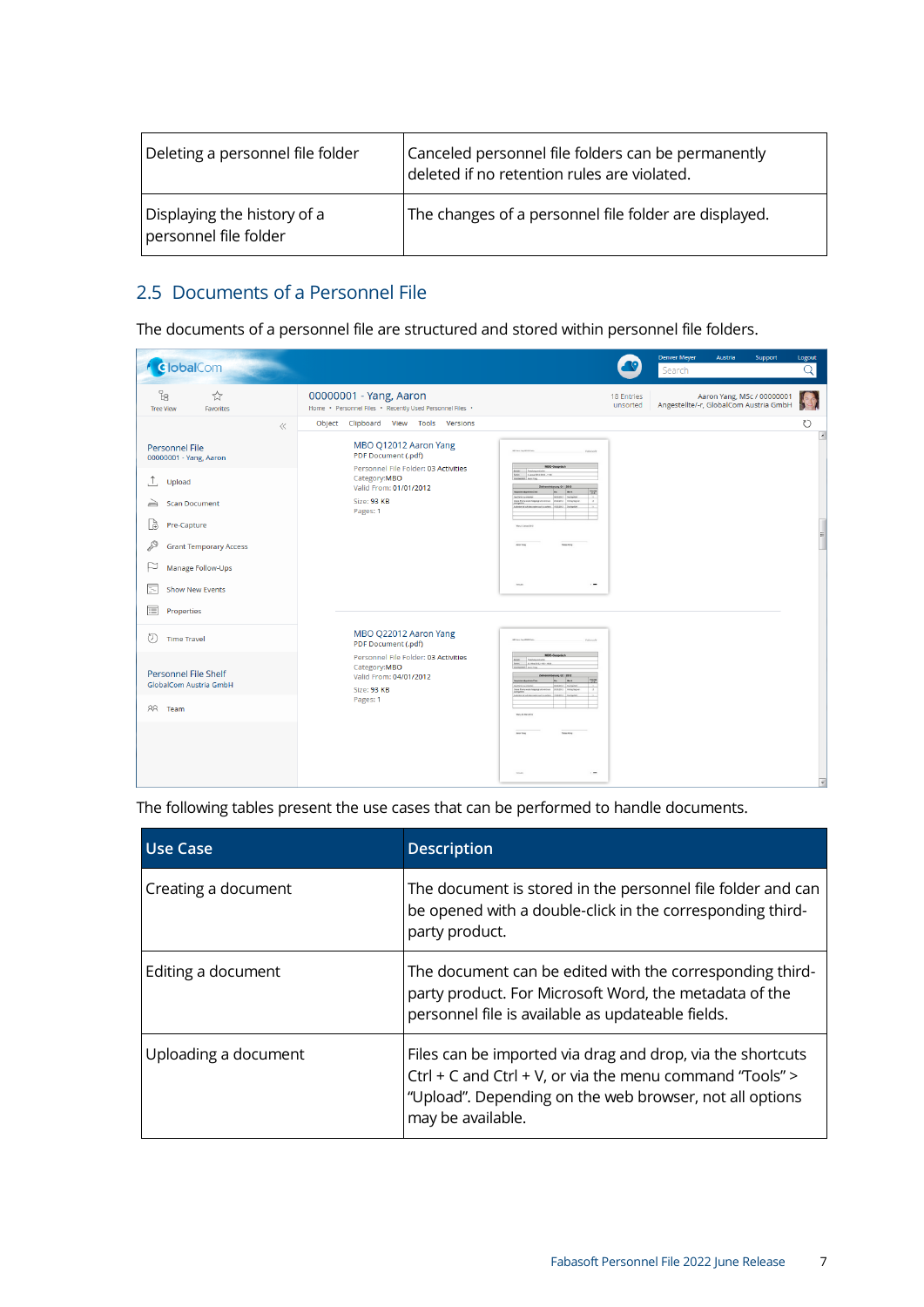| Scanning a document                     | Paper documents can be scanned and imported directly on<br>the device utilizing the clipboard.                                                                                                                                                                                                 |
|-----------------------------------------|------------------------------------------------------------------------------------------------------------------------------------------------------------------------------------------------------------------------------------------------------------------------------------------------|
| Pre-capturing a document                | Paper documents can be scanned and automatically<br>assigned to the corresponding personnel file. The<br>assignment is carried out with a barcode that must be<br>entered in the scan dialog. An empty document is created,<br>and later replaced with the content of the scanned<br>document. |
| Signing a document                      | Documents can be signed manually.                                                                                                                                                                                                                                                              |
| Defining the validity of a document     | Documents that need to be renewed recurrently can be<br>provided with validity.                                                                                                                                                                                                                |
| Canceling a document                    | The document is canceled and moved from the current<br>personnel file folder to the "Canceled Documents" list.                                                                                                                                                                                 |
| Deleting a canceled document            | Canceled documents can be permanently deleted by<br>authorized users if no retention rules are violated.                                                                                                                                                                                       |
| Replacing a document                    | A document in the "In Progress" state can be replaced with<br>another document.                                                                                                                                                                                                                |
| Opening a document                      | The document can be edited in the corresponding third-<br>party product.                                                                                                                                                                                                                       |
| Editing metadata of a document          | The metadata of a document can be edited.                                                                                                                                                                                                                                                      |
| Registering documents<br>automatically  | Documents that are already in the system can be<br>registered to personnel files using a CSV file.                                                                                                                                                                                             |
| Classifying a document                  | In conjunction with Mindbreeze InSpire, documents can be<br>automatically classified and metadata can be extracted.                                                                                                                                                                            |
|                                         | Note: The classification and extraction functionalities are<br>provided by Mindbreeze InSpire. This appliance must be<br>purchased separately.                                                                                                                                                 |
| Registering a document                  | The document is assigned to a personnel file.                                                                                                                                                                                                                                                  |
| Re-registering a document               | The document is moved within a personnel file shelf from<br>one personnel file to another, or from a personnel file<br>folder to another.                                                                                                                                                      |
| Using the processing state              | Each document has a processing state: In Progress, Closed,<br>Replaced, Canceled                                                                                                                                                                                                               |
| Displaying the history of a<br>document | The changes within the document are displayed.                                                                                                                                                                                                                                                 |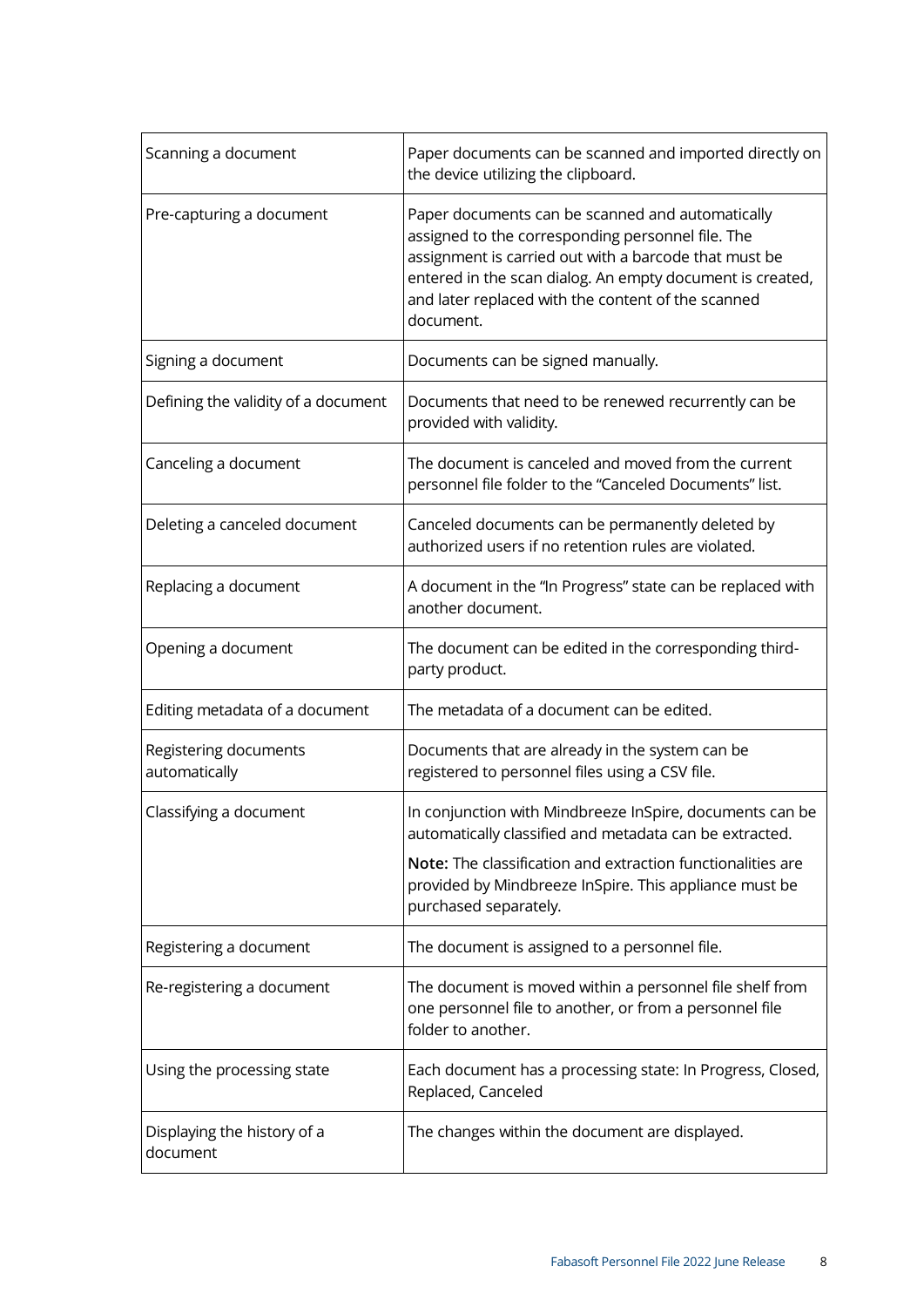|                | Sending a hyperlink to a document   An e-mail with a hyperlink to the document will be sent. |  |  |
|----------------|----------------------------------------------------------------------------------------------|--|--|
| Sending a file | An e-mail with the attached document will be sent.                                           |  |  |

#### <span id="page-8-0"></span>2.6 Business Case Shelf

In a business case shelf, business cases and documents are managed which are not assigned to a single personnel file. Bulk documents can be used to generate and store individual documents for each personnel file.

| Use Case             | <b>Description</b>                                                                                                                                                                                                                                                                               |
|----------------------|--------------------------------------------------------------------------------------------------------------------------------------------------------------------------------------------------------------------------------------------------------------------------------------------------|
| Using bulk documents | A bulk document can contain several documents (also of<br>different types). One document in the bulk document can<br>be defined as the main document. In addition, a setting can<br>be made to determine which personalized personnel file<br>documents can be generated from the bulk document. |

#### <span id="page-8-1"></span>2.7 Skills Management

The skills management allows you to manage qualifications (target and actual), job descriptions and role descriptions. In addition, overviews of missing qualifications of employees can be generated.

|  | Note: The skills management functionality must be licensed separately. |  |  |
|--|------------------------------------------------------------------------|--|--|
|  |                                                                        |  |  |

| <b>Use Case</b>                          | <b>Description</b>                                                                                                                                                                                                                |
|------------------------------------------|-----------------------------------------------------------------------------------------------------------------------------------------------------------------------------------------------------------------------------------|
| Managing qualifications                  | Qualifications can be assigned to position descriptions, role<br>descriptions and positions (target state). Acquired<br>qualifications can be assigned to personnel files (actual<br>state).                                      |
| Managing job descriptions                | A job description is used to determine the tasks and<br>responsibilities of an employee. In addition, the<br>qualifications required for the position are defined.                                                                |
| Managing role descriptions               | A roles description is used to determine the tasks and<br>responsibilities of an employee independent of the position<br>(e.g. first responder). In addition, the qualifications required<br>for the role are defined.            |
| Managing the organizational<br>structure | The organizational structure consists of organizational units<br>and positions.                                                                                                                                                   |
| Showing missing qualifications           | Due to the difference between the actual qualifications<br>(defined in the personnel file) and the target qualifications<br>(defined in the positions), the missing qualifications can be<br>determined for individual employees. |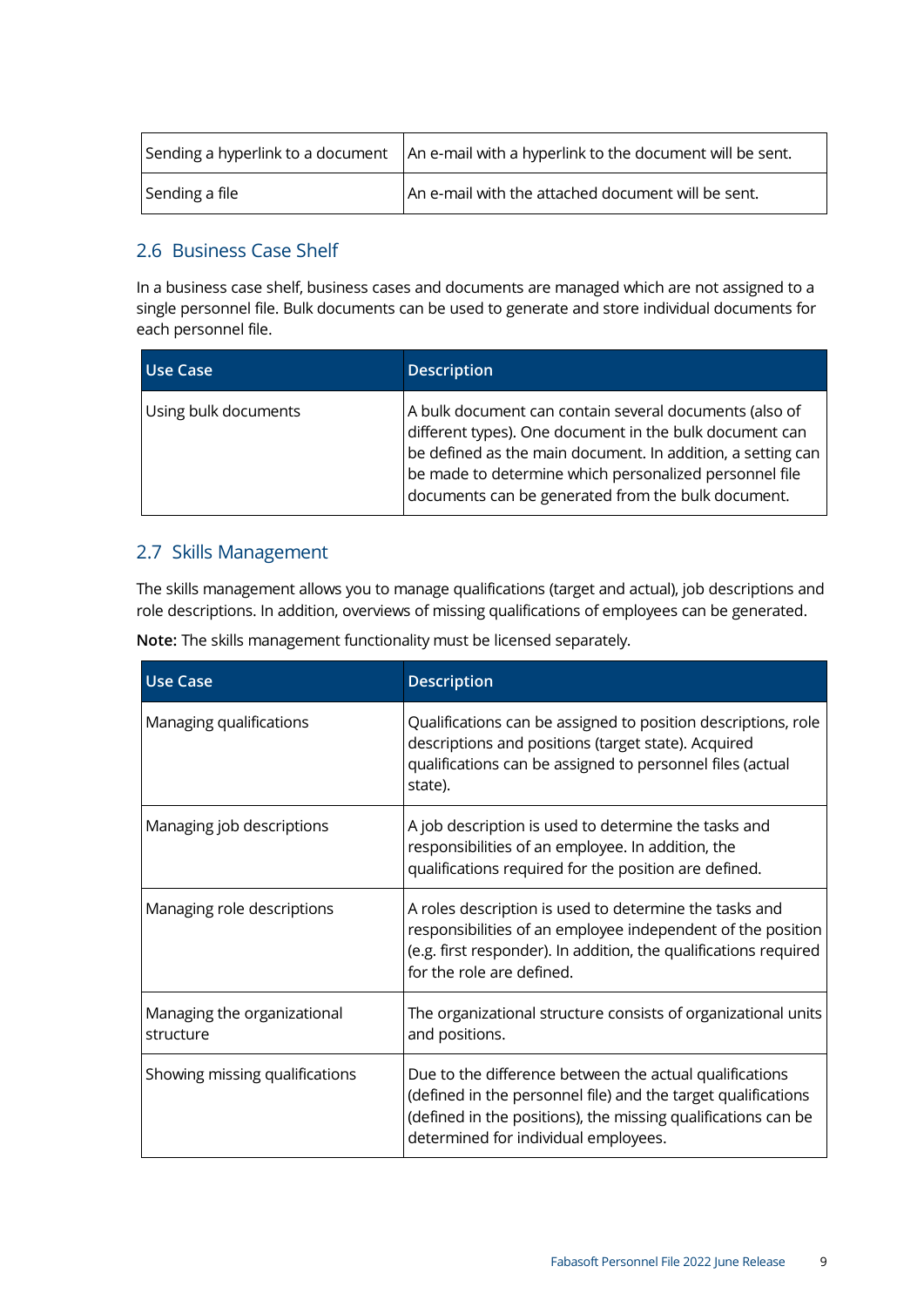| Checking job descriptions | Job descriptions must be regularly reviewed by the skills<br>$\vert$ manager in co-operation with the supervisor, with regard to $\vert$<br>the tasks, powers and qualifications. This is supported by |
|---------------------------|--------------------------------------------------------------------------------------------------------------------------------------------------------------------------------------------------------|
|                           | workflow activities.                                                                                                                                                                                   |

#### <span id="page-9-0"></span>2.8 Applicant Management

The applicant management enables an efficient, digital management of job applications. Applicant files, job advertisements, applications, a talent pool, and corresponding workflow activities are available for this purpose.

| <b>Use Case</b>                     | <b>Description</b>                                                                                                                                 |
|-------------------------------------|----------------------------------------------------------------------------------------------------------------------------------------------------|
| Applicant Management Shelf          | The applicant file shelf is used to manage applicant files<br>and define access rights.                                                            |
| <b>Managing Applicant Files</b>     | An applicant file contains an applicant's job applications<br>and master or contact data.                                                          |
| Managing Job Advertisements         | Job advertisements are stored in job applications.                                                                                                 |
| Managing Job Applications           | Application documents can be stored in job applications.                                                                                           |
| Managing the Talent Pool            | The talent pool stores closed applicant files for which the<br>corresponding option has been selected.                                             |
| Personnel File Access               | The supervisors have access to applications and job<br>advertisements relating to their department via the<br>personnel file access dashboard.     |
| Website Integration                 | Job applications can also be created automatically using the<br>data entered in an HTML form.                                                      |
| <b>Applicant Management Process</b> | Applicant managers, supervisors, and other departments<br>can be integrated into the applicant management via the<br>applicant management process. |

**Note:** The applicant management must be licensed separately.

#### <span id="page-9-1"></span>2.9 SAP Integration

The SAP integration allows the connection between SAP and the Fabasoft Personnel File.

| Use Case                                             | <b>Description</b>                                                                                                                              |
|------------------------------------------------------|-------------------------------------------------------------------------------------------------------------------------------------------------|
| Creating a data set for the<br>information type 9600 | The linking of HR master data in SAP with a personnel file is<br>carried out using a custom information type 9600 "Fabasoft<br>Personnel File". |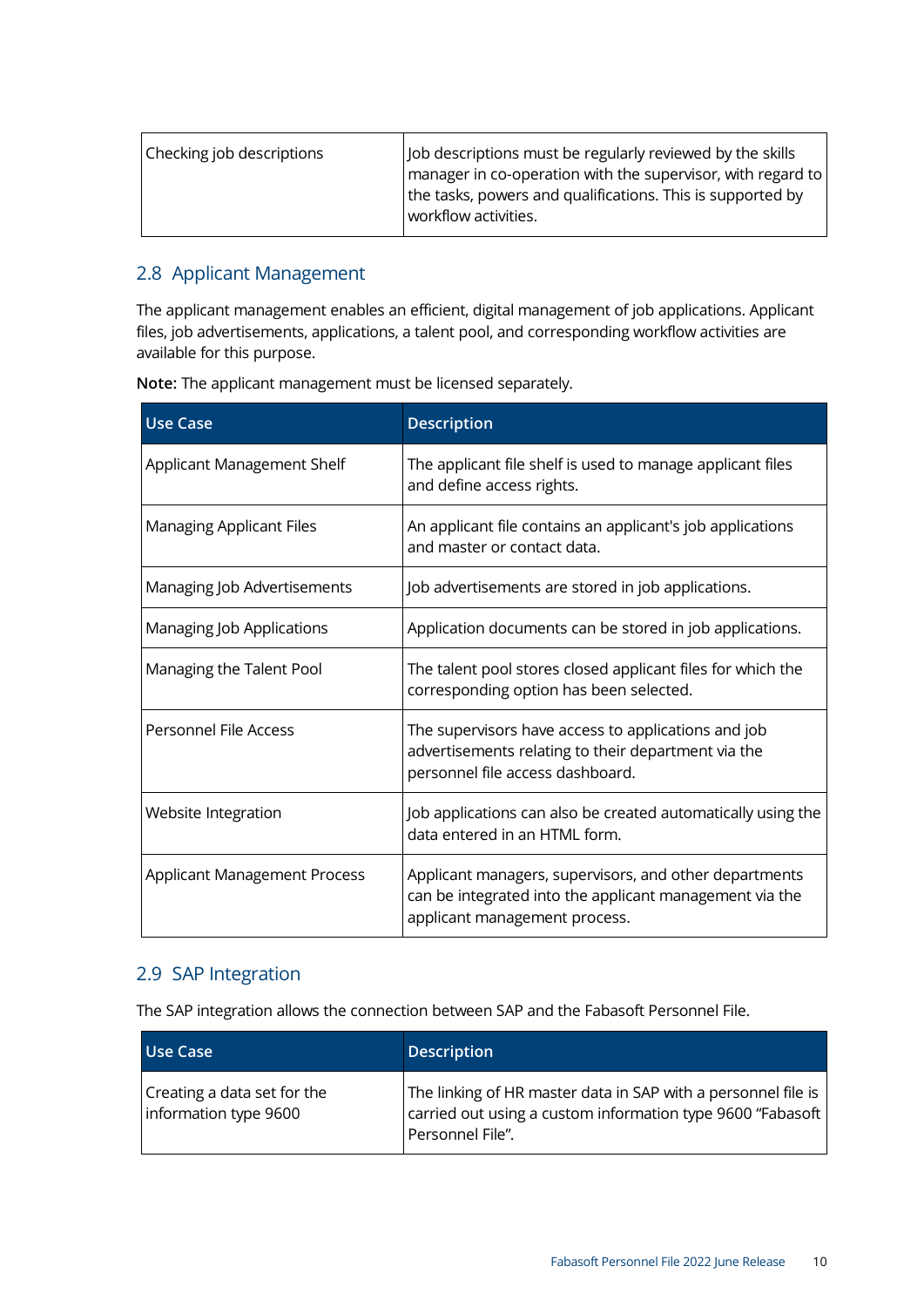| Managing links to personnel files                       | The link can be used to create, open and synchronize<br>personnel files via the SAP GUI.                                                                                                                                                                            |
|---------------------------------------------------------|---------------------------------------------------------------------------------------------------------------------------------------------------------------------------------------------------------------------------------------------------------------------|
| Storing pay slips                                       | SAP-generated pay slips can be automatically stored in the<br>respective personnel file.                                                                                                                                                                            |
| Exporting and importing the<br>organizational structure | A CSV file describing the organizational structure can be<br>generated from the organizational chart and employee<br>master data available in SAP. The organizational structure<br>can be transferred using the import mechanism of the<br>Fabasoft Personnel File. |

#### <span id="page-10-0"></span>2.10 Follow-up

A follow-up can be defined for personnel files and documents.

| Use Case                        | <b>Description</b>                                                                                          |
|---------------------------------|-------------------------------------------------------------------------------------------------------------|
| Defining a follow-up            | The defined users get a follow-up e-mail or a process is<br>started when the follow-up deadline is reached. |
| Defining an automatic follow-up | The defined users get a follow-up e-mail or a process is<br>started when the follow-up deadline is reached. |
| Managing follow-ups             | The user can edit the list of all follow-ups.                                                               |

#### <span id="page-10-1"></span>2.11 Notifications

A notification can be defined for personnel files, personnel file folders, and documents.

| Use Case                       | <b>Description</b>                                                                      |
|--------------------------------|-----------------------------------------------------------------------------------------|
| Activating a notification      | Depending on the notification settings, the user is informed<br>about relevant changes. |
| Managing notification settings | The user can change the notification settings.                                          |

#### <span id="page-10-2"></span>2.12 Reports

Reports can be generated based on predefined report templates. Dynamic analysis can be realized by using search folders.

| Use Case          | <b>Description</b>                        |
|-------------------|-------------------------------------------|
| Creating a report | The content of the report can be defined. |

#### <span id="page-10-3"></span>2.13 Search

Finding instead of searching. Enjoy the benefits of an intuitive full-text search.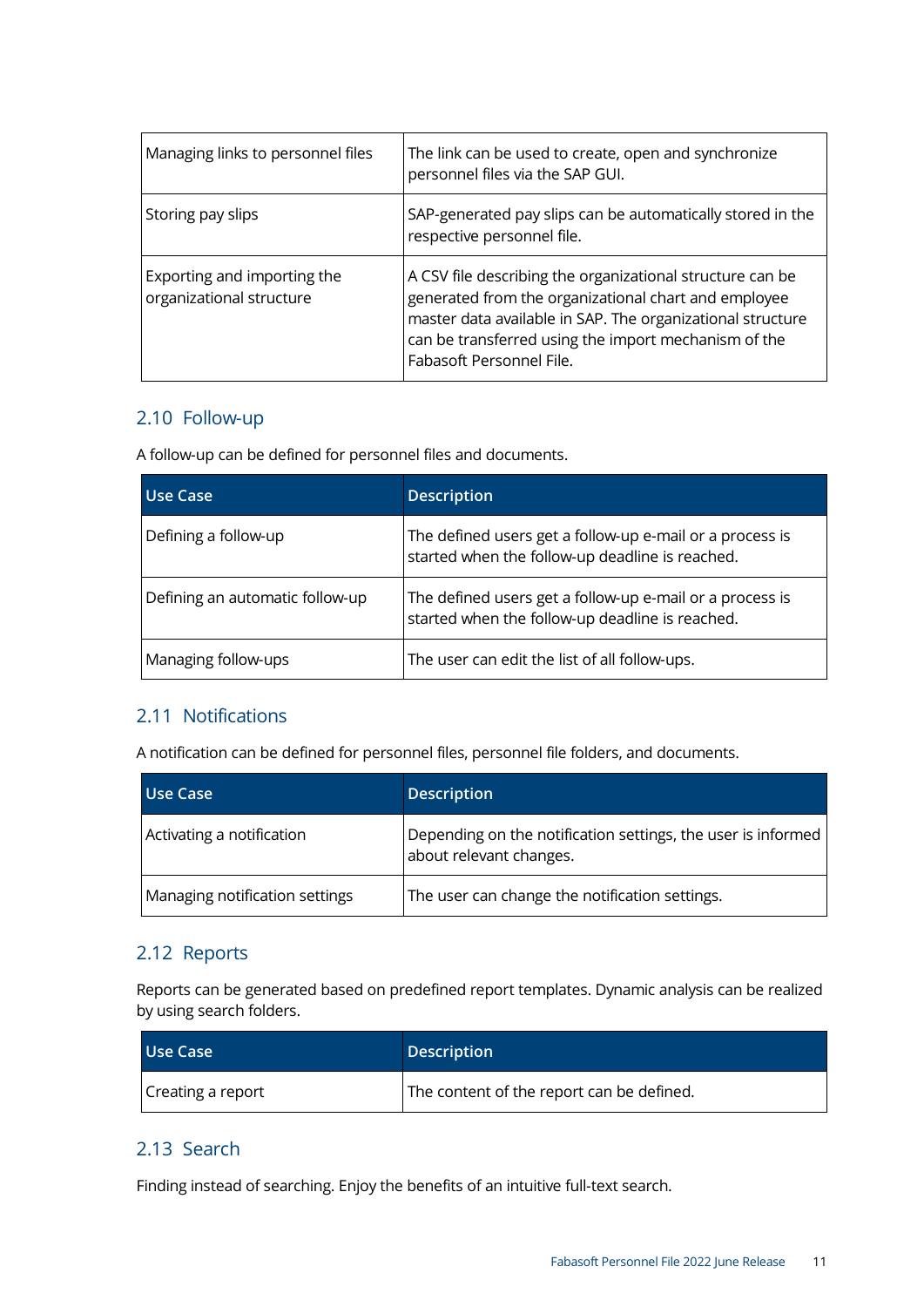| Use Case  | <b>Description</b>                                                                                                                               |
|-----------|--------------------------------------------------------------------------------------------------------------------------------------------------|
| Searching | The integrated full-text search allows you to quickly find the<br>desired information. Actions can be executed directly on<br>the search result. |
|           | The search is carried out in accordance with user access<br>rights. Only accessible results are presented.                                       |

# <span id="page-11-0"></span>3 Scope of Services - Administration

The personnel file configuration and the personnel file shelf provide settings that define the behavior of personnel files. These following table presents the use cases.

| <b>Use Case</b>                                      | <b>Description</b>                                                                                                                     |
|------------------------------------------------------|----------------------------------------------------------------------------------------------------------------------------------------|
| Using a personnel file configuration                 | In the personnel file configuration common settings, the<br>structure of personnel files and the app users (licensing)<br>are defined. |
| Authorizing the team                                 | Only authorized users may access the personnel files.                                                                                  |
| Creating the folder structure for<br>personnel files | The documents of a personnel file can be stored in an<br>arbitrary folder hierarchy.                                                   |
| Creating categories                                  | Categories can define access rights, retention rules and<br>automatic follow-ups.                                                      |
| Creating report templates                            | Reports can be generated based on predefined report<br>templates.                                                                      |
| Defining predefined values for drop-<br>down boxes   | Predefined values for e.g. positions or qualifications help to<br>use consistent names in all personnel files.                         |
| Defining SAP settings                                | By defining the SAP connection parameters, master data<br>can be opened in SAP via the personnel file GUI (PA30<br>transaction).       |
| Configuring the SAP integration                      | The SAP integration provides the connection between SAP<br>and the Fabasoft Personnel File.                                            |
| Defining watermark settings                          | The PDF overview of a personnel file can be provided with a<br>watermark.                                                              |
| Defining personalized Word<br>templates              | Metadata (e.g. salutation or address) can be inserted into a<br>Word document as updatable fields.                                     |
| Providing the scan functionality<br>(pre-capture)    | The scan software must upload the document via a web<br>service to the Fabasoft Personnel File system.                                 |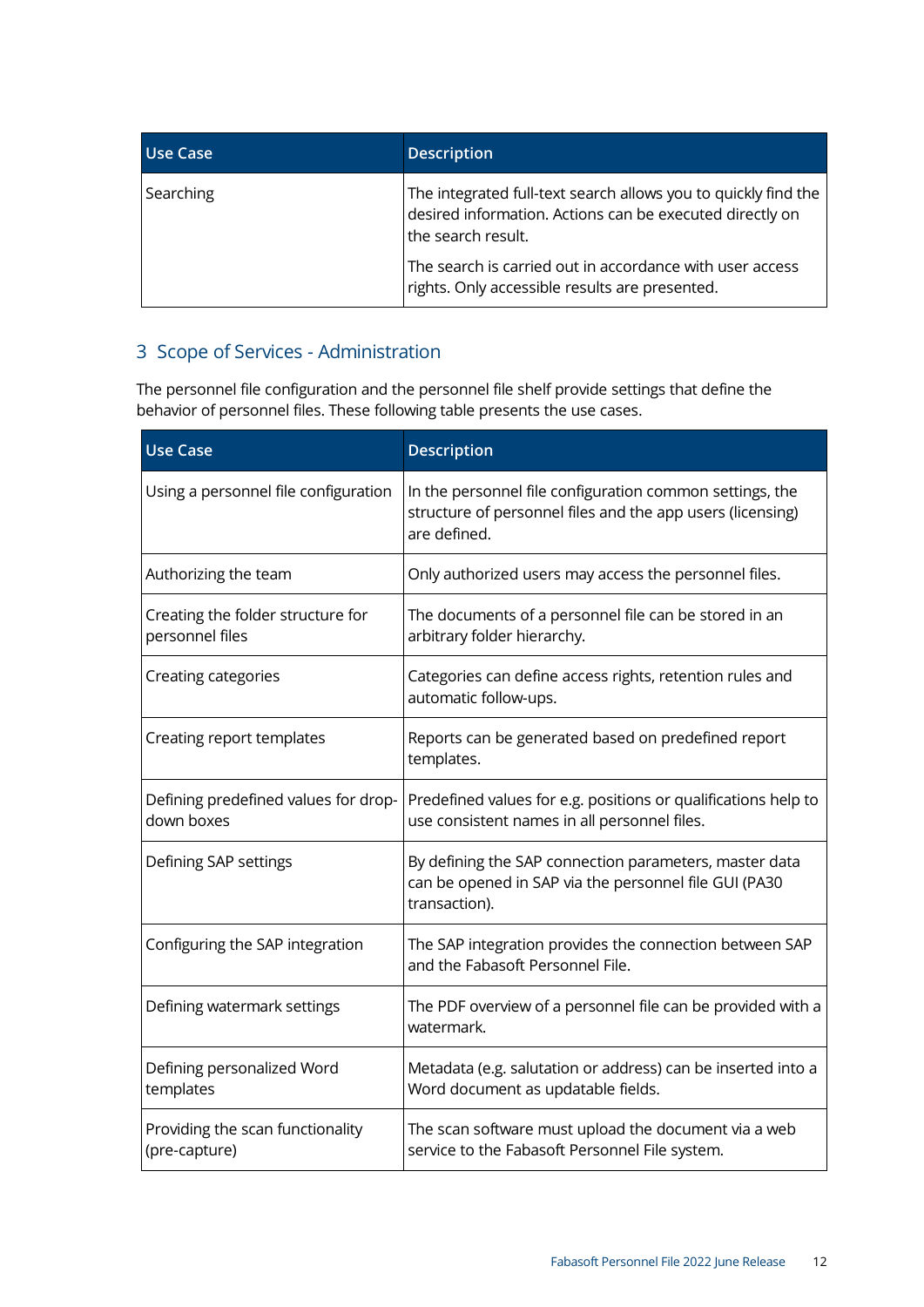#### <span id="page-12-0"></span>4 Scope of Services - Interfaces

The Fabasoft Personnel File provides the following interfaces for the communication with thirdparty products.

#### <span id="page-12-1"></span>4.1 Web Interface

Third-party products can access personnel files with predefined URLs or web services. Personnel files can be displayed, e.g., in a web browser based on the personnel number or the user ID using a predefined URL.

Web services can be used to upload documents and to create or read personnel files.

| <b>Use Case</b>                                                                                         |
|---------------------------------------------------------------------------------------------------------|
| Displaying a personnel file based on the personnel number in a web browser using a URL (for<br>perusal) |
| Displaying a personnel file based on the user ID in a web browser using a URL (for perusal)             |
| Creating a personnel file via a web service                                                             |
| Uploading a document in a personnel file via a web service                                              |
| Reading a personnel file based on the personnel number via a web service                                |
| Reading a personnel file based on the user ID via a web service                                         |

#### <span id="page-12-2"></span>4.2 SAP Interface

The master data of the current employee can be displayed via the PA30 transaction in SAP. For this functionality, SAP control files (. sap) must be executable on the machine.

| <b>Use Case</b>                                 | <b>Description</b>                            |
|-------------------------------------------------|-----------------------------------------------|
| Displaying master data of an<br>employee in SAP | A link to the SAP transaction PA30 is opened. |

#### <span id="page-12-3"></span>5 Security

The Fabasoft Personnel File features extensive security settings.

#### <span id="page-12-4"></span>5.1 Access Rights

The management of access rights is based on the defined team of the personnel file shelf. Additionally, categories can be used to assign fine-grained access rights to personnel files, personnel file folders, and documents.

Furthermore, the security concept allows defining retention rules and access by employees and supervisors.